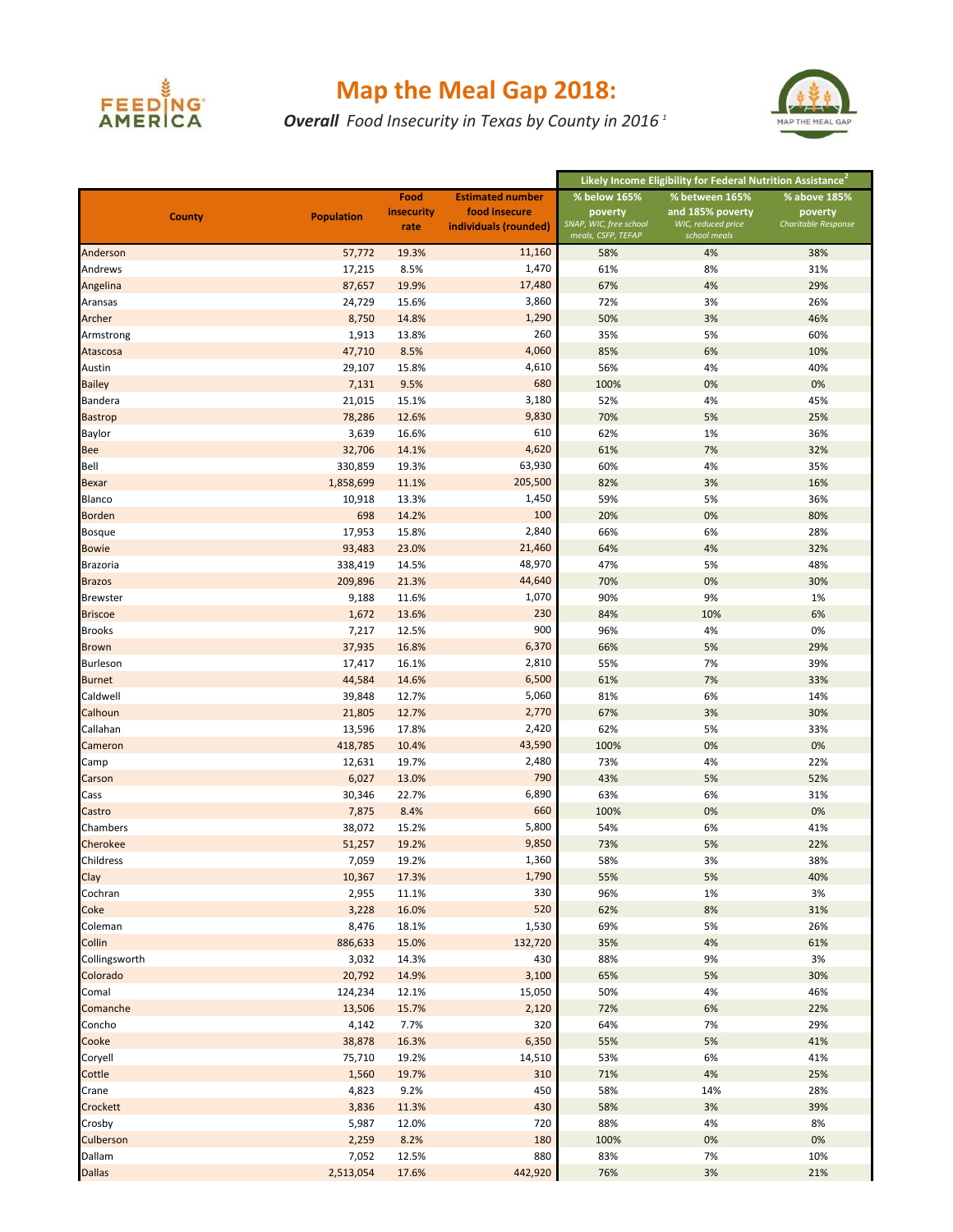|                   |                   |            |                         |                        | Likely Income Eligibility for Federal Nutrition Assistance <sup>2</sup> |                     |
|-------------------|-------------------|------------|-------------------------|------------------------|-------------------------------------------------------------------------|---------------------|
|                   |                   | Food       | <b>Estimated number</b> | % below 165%           | % between 165%                                                          | % above 185%        |
| <b>County</b>     | <b>Population</b> | insecurity | food insecure           | poverty                | and 185% poverty                                                        | poverty             |
|                   |                   | rate       | individuals (rounded)   | SNAP, WIC, free school | WIC, reduced price                                                      | Charitable Response |
|                   |                   |            |                         | meals, CSFP, TEFAP     | school meals                                                            |                     |
| Dawson            | 13,317            | 11.0%      | 1,460                   | 76%                    | 6%                                                                      | 18%                 |
| <b>Deaf Smith</b> | 19,039            | 7.4%       | 1,410                   | 100%                   | 0%                                                                      | 0%                  |
| Delta             | 5,226             | 20.4%      | 1,070                   | 68%                    | 6%                                                                      | 26%                 |
| Denton            | 754,650           | 15.0%      | 113,260                 | 43%                    | 3%                                                                      | 54%                 |
| <b>DeWitt</b>     | 20,660            | 14.9%      | 3,070                   | 64%                    | 4%                                                                      | 32%                 |
| <b>Dickens</b>    | 2,237             | 16.1%      | 360                     | 70%                    | 5%                                                                      | 25%                 |
| Dimmit            | 10,842            | 7.8%       | 850                     | 100%                   | 0%                                                                      | 0%                  |
| Donley            | 3,506             | 17.7%      | 620                     | 56%                    | 6%                                                                      | 38%                 |
| Duval             | 11,510            | 10.1%      | 1,170                   | 99%                    | 2%                                                                      | 0%                  |
| Eastland          |                   | 18.0%      | 3,280                   | 72%                    | 9%                                                                      | 19%                 |
|                   | 18,252            |            |                         |                        |                                                                         |                     |
| Ector             | 153,177           | 10.3%      | 15,780                  | 70%                    | 6%                                                                      | 25%                 |
| Edwards           | 2,028             | 6.6%       | 130                     | 99%                    | 1%                                                                      | 0%                  |
| Ellis             | 160,225           | 14.2%      | 22,830                  | 55%                    | 6%                                                                      | 40%                 |
| El Paso           | 833,592           | 8.5%       | 71,030                  | 100%                   | 0%                                                                      | 0%                  |
| Erath             | 40,641            | 19.1%      | 7,770                   | 69%                    | 4%                                                                      | 27%                 |
| Falls             | 17,265            | 20.8%      | 3,590                   | 68%                    | 1%                                                                      | 31%                 |
| Fannin            | 33,757            | 17.9%      | 6,050                   | 61%                    | 5%                                                                      | 34%                 |
| Fayette           | 24,909            | 14.3%      | 3,570                   | 56%                    | 4%                                                                      | 40%                 |
| Fisher            | 3,847             | 15.3%      | 590                     | 64%                    | 7%                                                                      | 29%                 |
| Floyd             | 6,088             | 12.0%      | 730                     | 97%                    | 3%                                                                      | 0%                  |
| Foard             | 1,320             | 13.4%      | 180                     | 63%                    | 13%                                                                     | 24%                 |
| <b>Fort Bend</b>  | 683,756           | 14.8%      | 100,920                 | 41%                    | 4%                                                                      | 56%                 |
| Franklin          | 10,571            | 18.0%      | 1,900                   | 67%                    | 6%                                                                      | 27%                 |
| Freestone         | 19,585            | 19.9%      | 3,890                   | 58%                    | 4%                                                                      | 38%                 |
| Frio              | 18,542            | 8.2%       | 1,530                   | 99%                    | 1%                                                                      | $0\%$               |
|                   |                   |            | 2,040                   |                        |                                                                         |                     |
| Gaines            | 19,485            | 10.4%      |                         | 77%                    | 8%                                                                      | 15%                 |
| Galveston         | 314,485           | 17.0%      | 53,350                  | 53%                    | 3%                                                                      | 45%                 |
| Garza             | 6,614             | 9.5%       | 630                     | 59%                    | 6%                                                                      | 35%                 |
| Gillespie         | 25,732            | 12.8%      | 3,300                   | 61%                    | 5%                                                                      | 35%                 |
| Glasscock         | 1,253             | 9.8%       | 120                     | 72%                    | 10%                                                                     | 18%                 |
| Goliad            | 7,463             | 13.8%      | 1,030                   | 58%                    | 2%                                                                      | 40%                 |
| Gonzales          | 20,370            | 12.2%      | 2,480                   | 78%                    | 2%                                                                      | 20%                 |
| Gray              | 23,028            | 16.4%      | 3,780                   | 62%                    | 2%                                                                      | 36%                 |
| Grayson           | 124,231           | 17.9%      | 22,220                  | 61%                    | 4%                                                                      | 35%                 |
| Gregg             | 123,283           | 21.3%      | 26,270                  | 69%                    | 5%                                                                      | 27%                 |
| <b>Grimes</b>     | 27,140            | 19.2%      | 5,210                   | 62%                    | 3%                                                                      | 35%                 |
| Guadalupe         | 147,313           | 11.5%      | 16,890                  | 58%                    | 5%                                                                      | 38%                 |
| Hale              | 35,007            | 12.7%      | 4,440                   | 81%                    | 2%                                                                      | 17%                 |
| Hall              | 3,162             | 20.5%      | 650                     | 96%                    | 4%                                                                      | 0%                  |
| Hamilton          | 8,232             | 17.2%      | 1,420                   | 60%                    | 6%                                                                      | 34%                 |
| Hansford          | 5,552             | 11.8%      | 650                     | 84%                    | 5%                                                                      | 11%                 |
| Hardeman          | 3,952             | 16.2%      | 640                     | 79%                    | 4%                                                                      | 17%                 |
| Hardin            | 55,624            | 18.0%      | 10,040                  | 47%                    | 4%                                                                      | 49%                 |
| <b>Harris</b>     | 4,434,257         | 16.6%      | 738,140                 | 71%                    | 3%                                                                      | 27%                 |
|                   |                   |            | 13,980                  |                        |                                                                         |                     |
| Harrison          | 66,431            | 21.0%      |                         | 61%                    | 5%                                                                      | 34%                 |
| <b>Hartley</b>    | 5,966             | 13.3%      | 790                     | 32%                    | 6%                                                                      | 62%                 |
| Haskell           | 5,812             | 16.1%      | 940                     | 59%                    | 6%                                                                      | 36%                 |
| <b>Hays</b>       | 185,686           | 13.4%      | 24,940                  | 62%                    | 2%                                                                      | 36%                 |
| Hemphill          | 4,151             | 11.9%      | 500                     | 64%                    | 3%                                                                      | 34%                 |
| Henderson         | 79,213            | 18.8%      | 14,880                  | 67%                    | 4%                                                                      | 29%                 |
| Hidalgo           | 828,334           | 10.1%      | 83,760                  | 100%                   | 0%                                                                      | 0%                  |
| <b>Hill</b>       | 34,901            | 17.6%      | 6,140                   | 67%                    | 4%                                                                      | 29%                 |
| Hockley           | 23,377            | 12.2%      | 2,850                   | 74%                    | 7%                                                                      | 20%                 |
| Hood              | 54,217            | 15.9%      | 8,620                   | 52%                    | 8%                                                                      | 41%                 |
| Hopkins           | 35,844            | 18.2%      | 6,540                   | 69%                    | 4%                                                                      | 28%                 |
| Houston           | 22,802            | 23.3%      | 5,310                   | 64%                    | 2%                                                                      | 34%                 |
| Howard            | 36,423            | 13.8%      | 5,030                   | 62%                    | 4%                                                                      | 35%                 |
| Hudspeth          | 3,481             | 12.3%      | 430                     | 78%                    | 3%                                                                      | 19%                 |
| Hunt              | 89,068            | 18.7%      | 16,700                  | 66%                    | 4%                                                                      | 31%                 |
| Hutchinson        | 21,782            | 16.1%      | 3,500                   | 63%                    | 6%                                                                      | 31%                 |
| Irion             | 1,631             | 13.0%      | 210                     | 51%                    | 9%                                                                      | 40%                 |
|                   |                   |            |                         |                        | 3%                                                                      | 42%                 |
| Jack              | 8,866             | 16.9%      | 1,500<br>2,060          | 56%                    |                                                                         |                     |
| Jackson           | 14,678            | 14.1%      |                         | 61%                    | 6%                                                                      | 33%                 |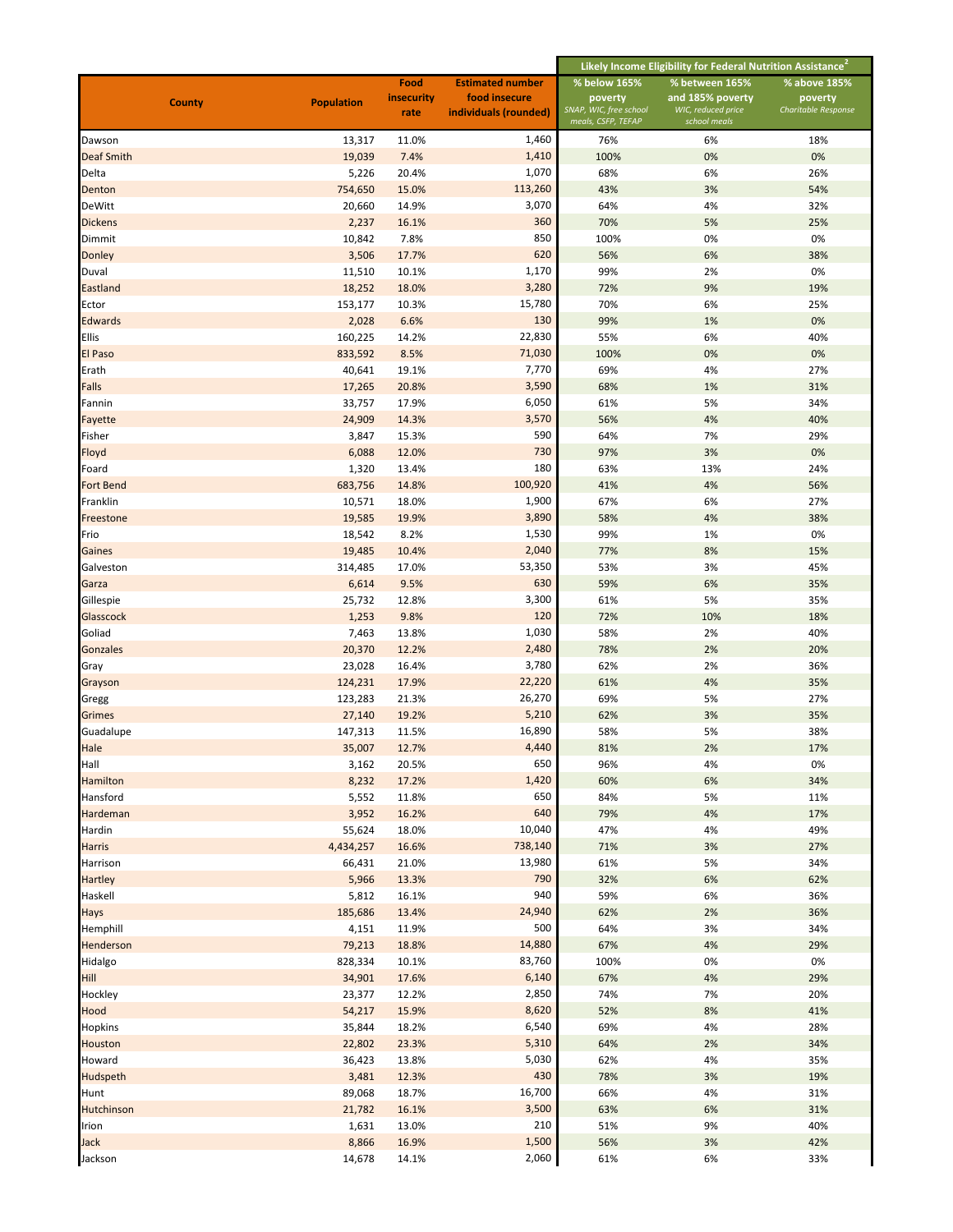|                  |                   |            |                                        | Likely Income Eligibility for Federal Nutrition Assistance <sup>2</sup> |                                        |                                       |  |
|------------------|-------------------|------------|----------------------------------------|-------------------------------------------------------------------------|----------------------------------------|---------------------------------------|--|
|                  |                   | Food       | <b>Estimated number</b>                | % below 165%                                                            | % between 165%                         | % above 185%                          |  |
| <b>County</b>    | <b>Population</b> | insecurity | food insecure<br>individuals (rounded) | poverty<br>SNAP, WIC, free school                                       | and 185% poverty<br>WIC, reduced price | poverty<br><b>Charitable Response</b> |  |
|                  |                   | rate       |                                        | meals, CSFP, TEFAP                                                      | school meals                           |                                       |  |
| Jasper           | 35,640            | 21.8%      | 7,760                                  | 59%                                                                     | 4%                                     | 37%                                   |  |
| Jeff Davis       | 2,221             | 9.8%       | 220                                    | 95%                                                                     | 4%                                     | 1%                                    |  |
| Jefferson        | 252,993           | 23.5%      | 59,370                                 | 62%                                                                     | 3%                                     | 35%                                   |  |
| Jim Hogg         | 5,218             | 7.3%       | 380                                    | 100%                                                                    | 0%                                     | 0%                                    |  |
| <b>Jim Wells</b> | 41,486            | 10.1%      | 4,200                                  | 87%                                                                     | 2%                                     | 11%                                   |  |
| Johnson          | 157,544           | 14.8%      | 23,310                                 | 57%                                                                     | 6%                                     | 37%                                   |  |
| Jones            | 19,944            | 17.3%      | 3,450                                  | 41%                                                                     | 3%                                     | 57%                                   |  |
| Karnes           | 14,984            | 13.5%      | 2,020                                  | 61%                                                                     | 0%                                     | 39%                                   |  |
| Kaufman          | 111,830           | 15.8%      | 17,660                                 | 56%                                                                     | 6%                                     | 38%                                   |  |
| Kendall          | 39,010            | 11.8%      | 4,610                                  | 42%                                                                     | 4%                                     | 55%                                   |  |
| Kenedy           | 558               | 12.5%      | 70                                     | 100%                                                                    | 0%                                     | 0%                                    |  |
| Kent             | 667               | 14.5%      | 100                                    | 48%                                                                     | 7%                                     | 45%                                   |  |
| Kerr             | 50,505            | 15.1%      | 7,630                                  | 68%                                                                     | 5%                                     | 27%                                   |  |
| Kimble           | 4,453             | 15.8%      | 700                                    | 67%                                                                     | 9%                                     | 25%                                   |  |
| <b>King</b>      | 274               | 15.5%      | 40                                     | 62%                                                                     | 38%                                    | 0%                                    |  |
| Kinney           | 3,578             | 9.9%       | 350                                    | 96%                                                                     | 4%                                     | 0%                                    |  |
| Kleberg          | 31,877            | 12.2%      | 3,900                                  | 83%                                                                     | 1%                                     | 16%                                   |  |
| Knox             | 3,807             | 14.0%      | 530                                    | 72%                                                                     | 3%                                     | 25%                                   |  |
| Lamar            | 49,626            | 21.6%      | 10,730                                 | 68%                                                                     | 3%                                     | 29%                                   |  |
| Lamb             | 13,561            | 13.2%      | 1,790                                  | 95%                                                                     | 0%                                     | 5%                                    |  |
| Lampasas         | 20,357            | 15.7%      | 3,190                                  | 58%                                                                     | 3%                                     | 39%                                   |  |
| La Salle         | 7,319             | 4.9%       | 360                                    | 100%                                                                    | 0%                                     | 0%                                    |  |
| Lavaca           | 19,654            | 15.2%      | 2,990                                  | 57%                                                                     | 5%                                     | 38%                                   |  |
| Lee              | 16,754            | 15.7%      | 2,630                                  | 58%                                                                     | 7%                                     | 35%                                   |  |
| Leon             | 16,923            | 18.2%      | 3,080                                  | 67%                                                                     | 4%                                     | 29%                                   |  |
| Liberty          | 78,598            | 18.7%      | 14,670                                 | 62%                                                                     | 4%                                     | 35%                                   |  |
| Limestone        | 23,469            | 20.2%      | 4,740                                  | 71%                                                                     | 3%                                     | 27%                                   |  |
| Lipscomb         | 3,507             | 12.5%      | 440                                    | 54%                                                                     | 4%                                     | 42%                                   |  |
| Live Oak         | 11,976            | 13.2%      | 1,580                                  | 56%                                                                     | 4%                                     | 40%                                   |  |
| Llano            | 19,624            | 16.6%      | 3,260                                  | 65%                                                                     | 4%                                     | 32%                                   |  |
| Loving           | 76                | 18.7%      | 10                                     | 100%                                                                    | 0%                                     | 0%                                    |  |
| Lubbock          | 294,682           | 16.2%      | 47,680                                 | 70%                                                                     | 3%                                     | 27%                                   |  |
| Lynn             | 5,723             | 12.3%      | 700                                    | 87%                                                                     | 4%                                     | 9%                                    |  |
| McCulloch        | 8,242             | 14.9%      | 1,220                                  | 79%                                                                     | 1%                                     | 20%                                   |  |
| McLennan         | 243,394           | 18.9%      | 45,960                                 | 71%                                                                     | 4%                                     | 26%                                   |  |
| McMullen         | 671               | 7.5%       | 50                                     | 98%                                                                     | 2%                                     | 0%                                    |  |
| Madison          | 13,843            | 18.8%      | 2,600                                  | 44%                                                                     | 2%                                     | 54%                                   |  |
| Marion           | 10,191            | 24.0%      | 2,440                                  | 64%                                                                     | 4%                                     | 32%                                   |  |
| <b>Martin</b>    | 5,451             | 9.3%       | 510                                    | 87%                                                                     | 11%                                    | 2%                                    |  |
| Mason            | 4,064             | 14.1%      | 570                                    | 62%                                                                     | 5%                                     | 33%                                   |  |
| Matagorda        | 36,719            | 17.2%      | 6,330                                  | 74%                                                                     | 2%                                     | 24%                                   |  |
| Maverick         | 56,830            | 8.9%       | 5,080                                  | 100%                                                                    | 0%                                     | 0%                                    |  |
| Medina           | 47,920            | 9.3%       | 4,430                                  | 66%                                                                     | 3%                                     | 31%                                   |  |
| Menard           | 2,163             | 12.9%      | 280                                    | 69%                                                                     | 9%                                     | 21%                                   |  |
| Midland          | 155,817           | 10.7%      | 16,710                                 | 51%                                                                     | 5%                                     | 44%                                   |  |
| Milam            | 24,372            | 17.0%      | 4,150                                  | 74%                                                                     | 5%                                     | 21%                                   |  |
| <b>Mills</b>     | 4,871             | 14.8%      | 720                                    | 60%                                                                     | 3%                                     | 36%                                   |  |
| Mitchell         | 8,995             | 13.3%      | 1,200                                  | 37%                                                                     | 2%                                     | 61%                                   |  |
| Montague         | 19,384            | 17.9%      | 3,480                                  | 63%                                                                     | 5%                                     | 33%                                   |  |
| Montgomery       | 518,849           | 14.6%      | 75,610                                 | 51%                                                                     | 4%                                     | 45%                                   |  |
| Moore            | 22,186            | 10.8%      | 2,390                                  | 89%                                                                     | 1%                                     | 10%                                   |  |
| Morris           | 12,653            | 24.8%      | 3,140                                  | 58%                                                                     | 3%                                     | 38%                                   |  |
| Motley           | 1,022             | 17.3%      | 180                                    | 72%                                                                     | 5%                                     | 24%                                   |  |
| Nacogdoches      | 65,556            | 22.2%      | 14,540                                 | 70%                                                                     | 2%                                     | 29%                                   |  |
| Navarro          | 48,177            | 17.9%      | 8,640                                  | 75%                                                                     | 6%                                     | 20%                                   |  |
| Newton           | 14,138            | 22.9%      | 3,240                                  | 65%                                                                     | 6%                                     | 29%                                   |  |
| Nolan            | 15,017            | 14.9%      | 2,240                                  | 72%                                                                     | 4%                                     | 24%                                   |  |
| Nueces           | 355,667           | 11.0%      | 39,170                                 | 78%                                                                     | 3%                                     | 19%                                   |  |
| Ochiltree        | 10,577            | 10.0%      | 1,050                                  | 81%                                                                     | 5%                                     | 14%                                   |  |
| Oldham           | 2,069             | 15.8%      | 330                                    | 52%                                                                     | 4%                                     | 44%                                   |  |
| Orange           | 83,751            | 19.8%      | 16,610                                 | 56%                                                                     | 3%                                     | 41%                                   |  |
| Palo Pinto       | 27,922            | 17.7%      | 4,940                                  | 72%                                                                     | 5%                                     | 23%                                   |  |
| Panola           | 23,771            | 20.5%      | 4,870                                  | 59%                                                                     | 6%                                     | 35%                                   |  |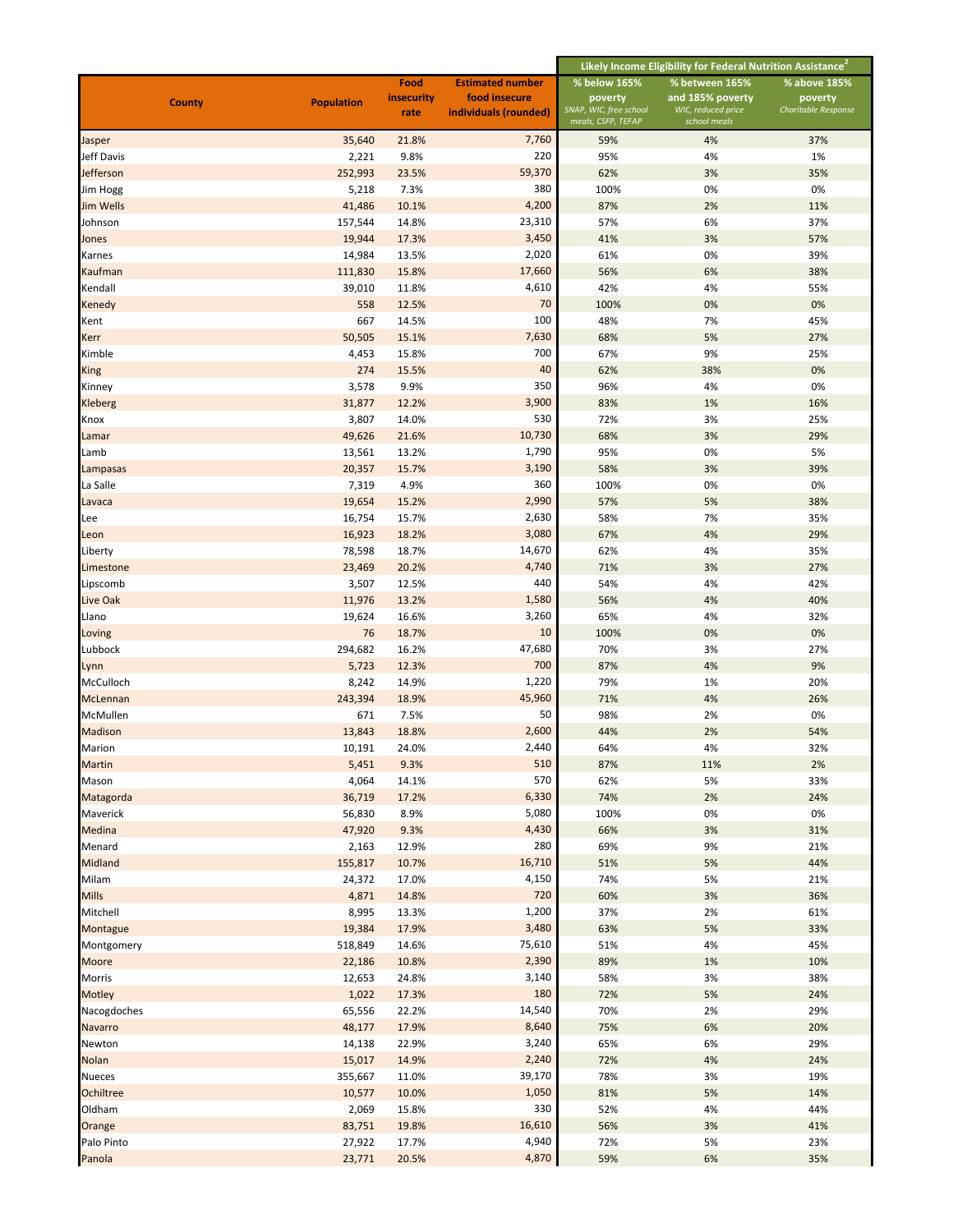|                  |                   |            |                         |                                              | Likely Income Eligibility for Federal Nutrition Assistance <sup>2</sup> |                     |  |
|------------------|-------------------|------------|-------------------------|----------------------------------------------|-------------------------------------------------------------------------|---------------------|--|
|                  |                   | Food       | <b>Estimated number</b> | % below 165%                                 | % between 165%                                                          | % above 185%        |  |
| <b>County</b>    | <b>Population</b> | insecurity | food insecure           | poverty                                      | and 185% poverty                                                        | poverty             |  |
|                  |                   | rate       | individuals (rounded)   | SNAP, WIC, free school<br>meals, CSFP, TEFAP | WIC, reduced price<br>school meals                                      | Charitable Response |  |
|                  |                   |            |                         |                                              |                                                                         |                     |  |
| Parker           | 123,601           | 14.8%      | 18,300                  | 45%                                          | 5%                                                                      | 50%                 |  |
| Parmer           | 9,921             | 8.2%       | 820                     | 98%                                          | 2%                                                                      | 0%                  |  |
| Pecos            | 15,826            | 7.0%       | 1,110                   | 73%                                          | 8%                                                                      | 19%                 |  |
| Polk             | 46,583            | 19.4%      | 9,050                   | 63%                                          | 4%                                                                      | 34%                 |  |
| Potter           | 121,883           | 16.6%      | 20,250                  | 79%                                          | 3%                                                                      | 19%                 |  |
| Presidio         | 7,144             | 11.3%      | 810                     | 100%                                         | 0%                                                                      | 0%                  |  |
| Rains            | 11,087            | 16.0%      | 1,770                   | 58%                                          | 8%                                                                      | 35%                 |  |
| Randall          | 128,603           | 14.2%      | 18,260                  | 47%                                          | 4%                                                                      | 49%                 |  |
| Reagan           | 3,625             | 9.5%       | 340                     | 84%                                          | 16%                                                                     | 0%                  |  |
| Real             | 3,348             | 16.9%      | 570                     | 70%                                          | 8%                                                                      | 22%                 |  |
| <b>Red River</b> | 12,455            | 21.1%      | 2,630                   | 72%                                          | 8%                                                                      | 20%                 |  |
| <b>Reeves</b>    | 14,438            | 7.2%       | 1,050                   | 83%                                          | 5%                                                                      | 12%                 |  |
| Refugio          | 7,315             | 12.5%      | 910                     | 69%                                          | 4%                                                                      | 28%                 |  |
| <b>Roberts</b>   | 939               | 14.1%      | 130                     | 33%                                          | 67%                                                                     | 0%                  |  |
| Robertson        | 16,537            | 18.3%      | 3,030                   | 61%                                          | 5%                                                                      | 35%                 |  |
| Rockwall         | 88,010            | 12.7%      | 11,200                  | 41%                                          | 4%                                                                      | 55%                 |  |
| Runnels          | 10,411            | 13.9%      | 1,440                   | 70%                                          | 4%                                                                      | 26%                 |  |
| <b>Rusk</b>      | 53,197            | 19.3%      | 10,290                  | 59%                                          | 5%                                                                      | 36%                 |  |
| Sabine           | 10,367            | 23.1%      | 2,400                   | 69%                                          | 3%                                                                      | 27%                 |  |
| San Augustine    | 8,556             | 25.6%      | 2,190                   | 80%                                          | 3%                                                                      | 17%                 |  |
| San Jacinto      | 27,172            | 18.7%      | 5,070                   | 70%                                          | 5%                                                                      | 25%                 |  |
| San Patricio     | 66,706            | 11.2%      | 7,490                   | 75%                                          | 7%                                                                      | 18%                 |  |
| San Saba         | 5,881             | 15.1%      | 890                     | 75%                                          | 6%                                                                      | 19%                 |  |
| Schleicher       | 3,171             | 9.6%       | 310                     | 52%                                          | 4%                                                                      | 44%                 |  |
| Scurry           | 17,314            | 11.6%      | 2,010                   | 66%                                          | 5%                                                                      | 29%                 |  |
| Shackelford      | 3,323             | 17.1%      | 570                     | 55%                                          | 0%                                                                      | 44%                 |  |
| Shelby           | 25,705            | 21.3%      | 5,480                   | 81%                                          | 4%                                                                      | 15%                 |  |
| Sherman          | 3,069             | 10.1%      | 310                     | 70%                                          | 16%                                                                     | 15%                 |  |
| Smith            | 219,745           | 19.2%      | 42,160                  | 65%                                          | 4%                                                                      | 31%                 |  |
| Somervell        | 8,673             | 16.6%      | 1,440                   | 62%                                          | 2%                                                                      | 36%                 |  |
| Starr            | 63,008            | 12.5%      | 7,910                   | 100%                                         | 0%                                                                      | 0%                  |  |
| <b>Stephens</b>  | 9,787             | 17.1%      | 1,670                   | 69%                                          | 4%                                                                      | 27%                 |  |
| <b>Sterling</b>  | 1,233             | 11.8%      | 150                     | 85%                                          | 1%                                                                      | 14%                 |  |
| Stonewall        | 1,233             | 16.4%      | 200                     | 64%                                          | 0%                                                                      | 36%                 |  |
| Sutton           | 3,936             | 9.6%       | 380                     | 61%                                          | 12%                                                                     | 28%                 |  |
| Swisher          | 7,639             | 15.2%      | 1,160                   | 75%                                          | 6%                                                                      | 19%                 |  |
| Tarrant          | 1,947,529         | 16.6%      | 323,840                 | 61%                                          | 4%                                                                      | 36%                 |  |
| <b>Taylor</b>    | 135,234           | 17.5%      | 23,710                  | 67%                                          | 3%                                                                      | 30%                 |  |
| Terrell          | 778               | 10.2%      | 80                      | 87%                                          | 1%                                                                      | 12%                 |  |
| <b>Terry</b>     | 12,724            | 10.5%      | 1,340                   | 97%                                          | 3%                                                                      | 0%                  |  |
| Throckmorton     | 1,520             | 15.7%      | 240                     | 57%                                          | 7%                                                                      | 37%                 |  |
| <b>Titus</b>     | 32,592            | 15.9%      | 5,180                   | 81%                                          | 6%                                                                      | 13%                 |  |
| <b>Tom Green</b> | 116,264           | 13.7%      | 15,900                  | 66%                                          | 6%                                                                      | 29%                 |  |
| <b>Travis</b>    | 1,148,176         | 15.2%      | 174,100                 | 60%                                          | 2%                                                                      | 37%                 |  |
| Trinity          | 14,360            | 19.2%      | 2,760                   | 77%                                          | 3%                                                                      | 20%                 |  |
| Tyler            | 21,371            | 19.8%      | 4,230                   | 49%                                          | 4%                                                                      | 46%                 |  |
| Upshur           | 40,295            | 18.9%      | 7,620                   | 56%                                          | 5%                                                                      | 39%                 |  |
| Upton            | 3,475             | 12.4%      | 430                     | 72%                                          | 3%                                                                      | 25%                 |  |
| Uvalde           | 27,055            | 8.9%       | 2,410                   | 100%                                         | 0%                                                                      | 0%                  |  |
| Val Verde        | 48,862            | 8.5%       | 4,140                   | 100%                                         | 0%                                                                      | 0%                  |  |
| Van Zandt        | 53,070            | 17.3%      | 9,190                   | 60%                                          | 5%                                                                      | 35%                 |  |
| Victoria         | 90,989            | 12.9%      | 11,740                  | 69%                                          | 5%                                                                      | 25%                 |  |
| Walker           | 69,926            | 23.3%      | 16,320                  | 48%                                          | 2%                                                                      | 50%                 |  |
| Waller           | 47,049            | 19.2%      | 9,020                   | 65%                                          | 3%                                                                      | 32%                 |  |
| Ward             | 11,396            | 11.8%      | 1,340                   | 67%                                          | 0%                                                                      | 32%                 |  |
| Washington       | 34,544            | 18.3%      | 6,310                   | 57%                                          | 6%                                                                      | 37%                 |  |
| Webb             | 266,006           | 8.1%       | 21,520                  | 100%                                         | 0%                                                                      | 0%                  |  |
| Wharton          | 41,377            | 15.3%      | 6,340                   | 78%                                          | 2%                                                                      | 20%                 |  |
| Wheeler          | 5,642             | 16.0%      | 900                     | 65%                                          | 7%                                                                      | 28%                 |  |
| Wichita          | 132,148           | 19.2%      | 25,430                  | 59%                                          | 3%                                                                      | 38%                 |  |
| Wilbarger        | 13,061            | 16.8%      | 2,200                   | 72%                                          | 6%                                                                      | 22%                 |  |
| Willacy          | 21,944            | 13.5%      | 2,950                   | 88%                                          | 12%                                                                     | 0%                  |  |
| Williamson       | 490,619           | 13.0%      | 63,690                  | 41%                                          | 4%                                                                      | 55%                 |  |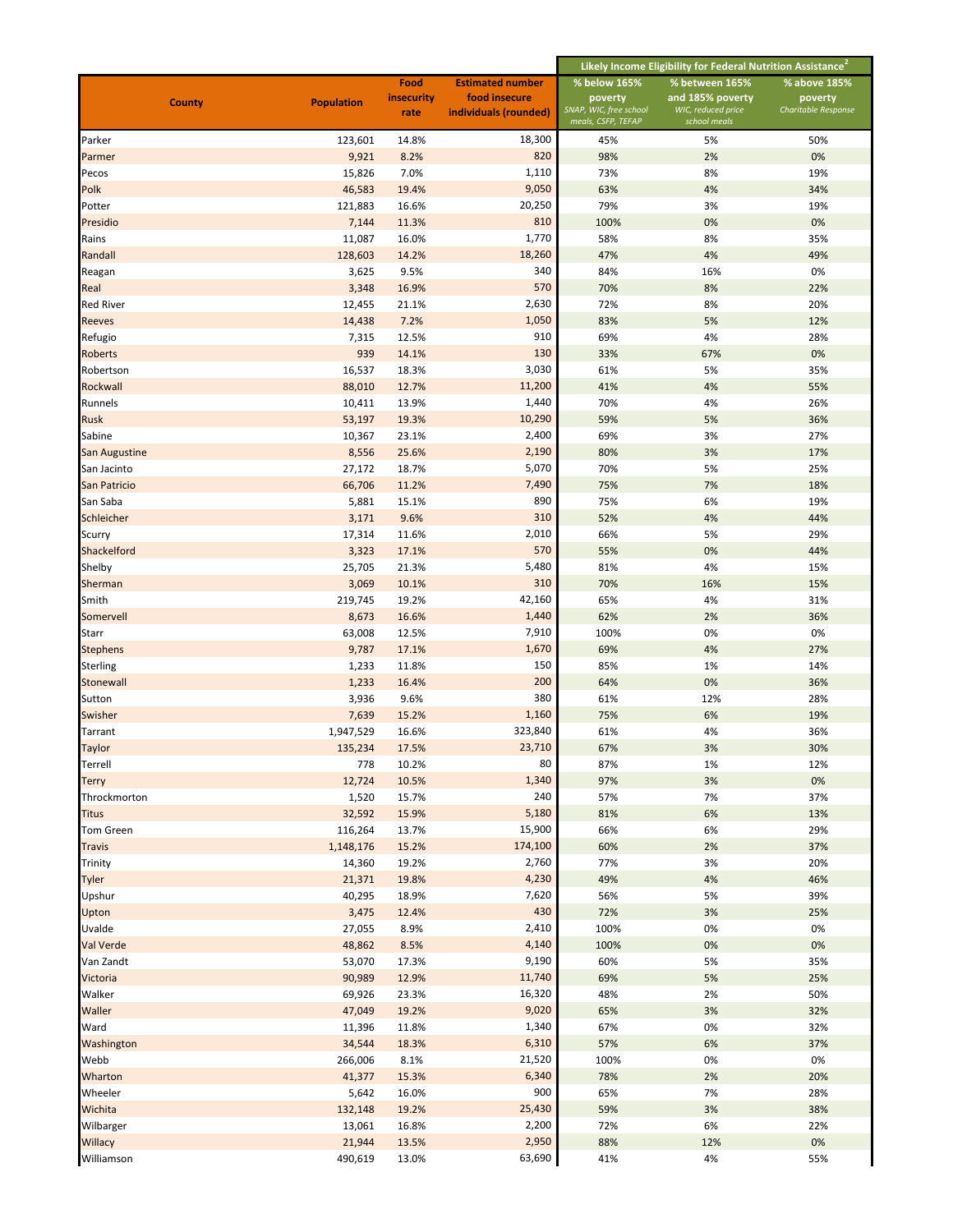|                          |                   |                            |                                                                   | Likely Income Eligibility for Federal Nutrition Assistance <sup>2</sup> |                                                                          |                                                       |
|--------------------------|-------------------|----------------------------|-------------------------------------------------------------------|-------------------------------------------------------------------------|--------------------------------------------------------------------------|-------------------------------------------------------|
| <b>County</b>            | <b>Population</b> | Food<br>insecurity<br>rate | <b>Estimated number</b><br>food insecure<br>individuals (rounded) | % below 165%<br>poverty<br>SNAP, WIC, free school<br>meals, CSFP, TEFAP | % between 165%<br>and 185% poverty<br>WIC, reduced price<br>school meals | % above 185%<br>poverty<br><b>Charitable Response</b> |
| Wilson                   | 46,444            | 9.7%                       | 4,480                                                             | 56%                                                                     | 5%                                                                       | 40%                                                   |
| Winkler                  | 7,723             | 11.0%                      | 850                                                               | 74%                                                                     | 4%                                                                       | 22%                                                   |
| Wise                     | 62,089            | 15.0%                      | 9,310                                                             | 60%                                                                     | 8%                                                                       | 32%                                                   |
| Wood                     | 43,198            | 17.3%                      | 7,480                                                             | 60%                                                                     | 7%                                                                       | 33%                                                   |
| Yoakum                   | 8,316             | 7.0%                       | 580                                                               | 92%                                                                     | 4%                                                                       | 4%                                                    |
| Young                    | 18,275            | 15.6%                      | 2,850                                                             | 66%                                                                     | 5%                                                                       | 29%                                                   |
| Zapata                   | 14,335            | 10.8%                      | 1,550                                                             | 94%                                                                     | 7%                                                                       | 0%                                                    |
| Zavala                   | 12,107            | 13.9%                      | 1,680                                                             | 100%                                                                    | 0%                                                                       | 0%                                                    |
| State Total <sup>6</sup> | 27,862,596        | 15.4%                      | 4,277,540                                                         | 63.8%                                                                   | 3.2%                                                                     | 33.0%                                                 |

## *For additional data and maps by county, state, and congressional district, please visit map.feedingamerica.org .*

Gundersen, C., A. Dewey, A. Crumbaugh, M. Kato & E. Engelhard. *Map the Meal Gap 2018: A Report on County and Congressional District Food Insecurity and County Food Cost in the United States in 2016* . Feeding America, 2018. This research is generously supported by The Howard G. Buffett Foundation and Nielsen.

<sup>1</sup>Map the Meal Gap's food insecurity rates are determined using data from the 2001-2016 Current Population Survey on individuals in food insecure households; data from the 2016 American Community Survey on median household incomes, poverty rates, homeownership, and race and ethnic demographics; and 2016 data from the Bureau of Labor Statistics on unemployment rates.

<sup>2</sup>Numbers reflect percentage of food insecure individuals living in households with income within the income bands indicated. Eligibility for federal nutrition programs is determined in part by these income thresholds which can vary by state.

<sup>6</sup>Population and food insecurity data in the state totals row do not reflect the sum of all counties in that state. The state totals are aggregated from the congressional districts data in that state. All data in the state totals row pertaining to the cost of food or the "Meal Gap" reflect state-level data and are not aggregations of either counties or congressional districts.